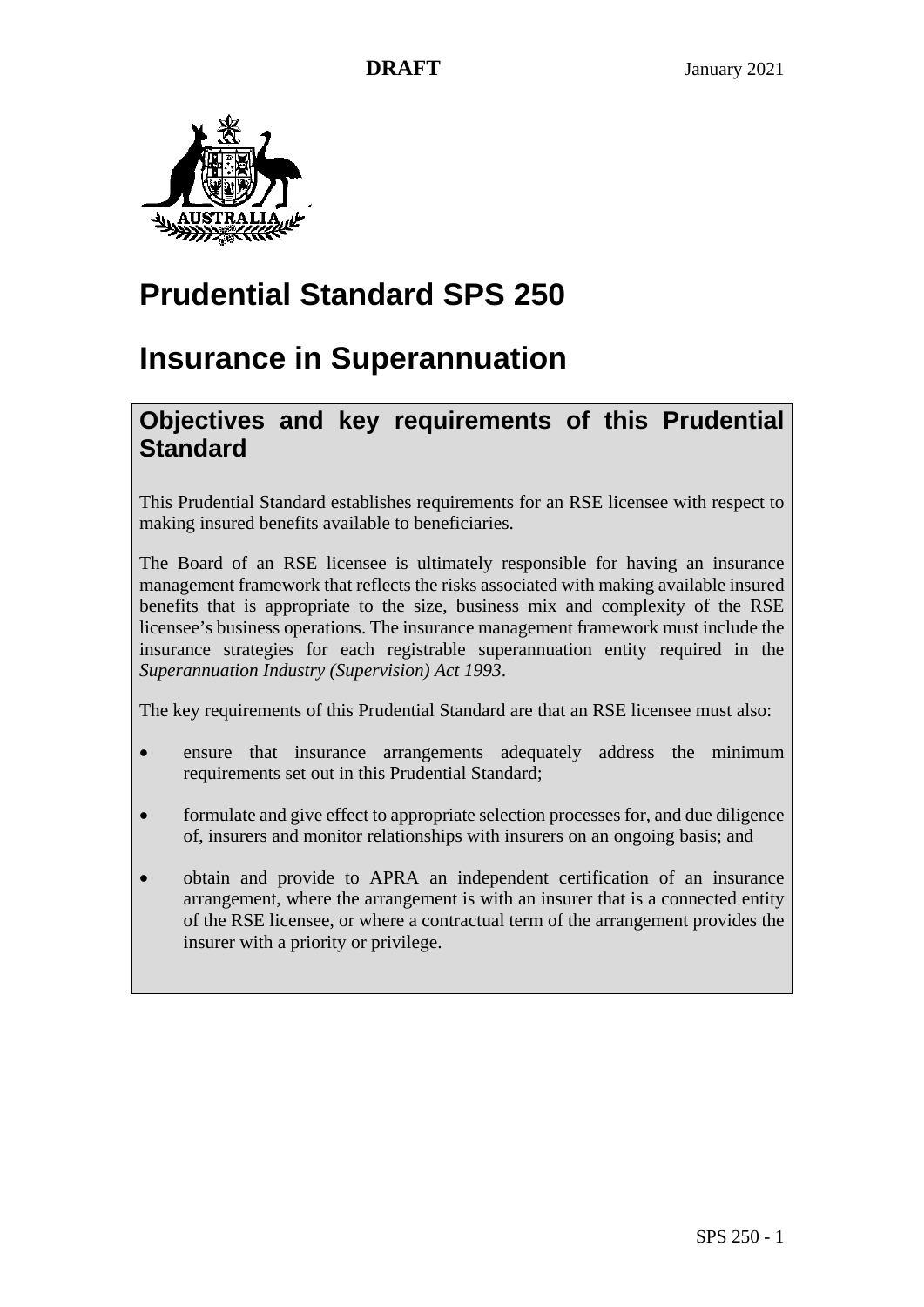# **Authority**

1. This Prudential Standard is made under section 34C of the *Superannuation Industry (Supervision) Act 1993* (SIS Act).

# **Application**

- 2. This Prudential Standard applies to all registrable superannuation entity (RSE) licensees (RSE licensees) under the SIS Act. [1](#page-1-1)
- 3. All RSE licensees must comply with this Prudential Standard in its entirety, unless otherwise expressly indicated.
- 4. Where an RSE licensee of a defined benefit fund is permitted to self-insure benefits, paragraphs 22 to 28 inclusive do not apply with respect to the selfinsured benefits.[2](#page-1-2)
- 5. This Prudential Standard commences on 1 January 2022 (effective date).

# **Interpretation**

- <span id="page-1-0"></span>6. For the purposes of this Prudential Standard, 'insured benefits' means benefits that are made available to beneficiaries via<sup>[3](#page-1-3)</sup>:
	- (a) insurance acquired by an RSE licensee from a life company registered, or taken to be registered, under section 21 of the *Life Insurance Act 1995* or a general insurance company or Lloyd's underwriter authorised, or taken to be authorised, under the *Insurance Act 1973* (an insurer); or
	- (b) insurance offered under an RSE licensee's self-insurance arrangements.

For the purposes of this Prudential Standard, the activities described in paragraphs [6\(](#page-1-0)a) and (b) are referred to as 'making insured benefits available' to beneficiaries.

# **RSE licensees that are part of a group[4](#page-1-4)**

7. Where an RSE licensee is part of a corporate group, and the RSE licensee utilises group policies or functions, the Board must approve the use of group policies and functions and must ensure that these policies and functions give

<span id="page-1-1"></span> $\frac{1}{1}$  For the purposes of this Prudential Standard, 'RSE licensee' has the meaning given in section  $10(1)$  of the SIS Act.

<span id="page-1-2"></span>Refer to *Prudential Standard SPS 160 Defined Benefit Matters* for additional requirements applying to RSE licensees that are permitted to self-insure insurance benefits and to regulation 4.07E(8) of the *Superannuation Industry (Supervision) Regulations 1994*, which exempts defined benefit funds, that self-insure on 1 July 2013, from the general prohibition on self-insurance (subject to certain conditions).

<span id="page-1-3"></span>For the purposes of this Prudential Standard, a reference to 'beneficiaries' is a reference to 'beneficiaries of an RSE within the RSE licensee's business operations'. 4

<span id="page-1-4"></span>For the purposes of this Prudential Standard, a reference to 'a group' is a reference to a group comprising the RSE licensee and all connected entities of the RSE licensee, and 'connected entity' has the meaning given in section 10(1) of the SIS Act.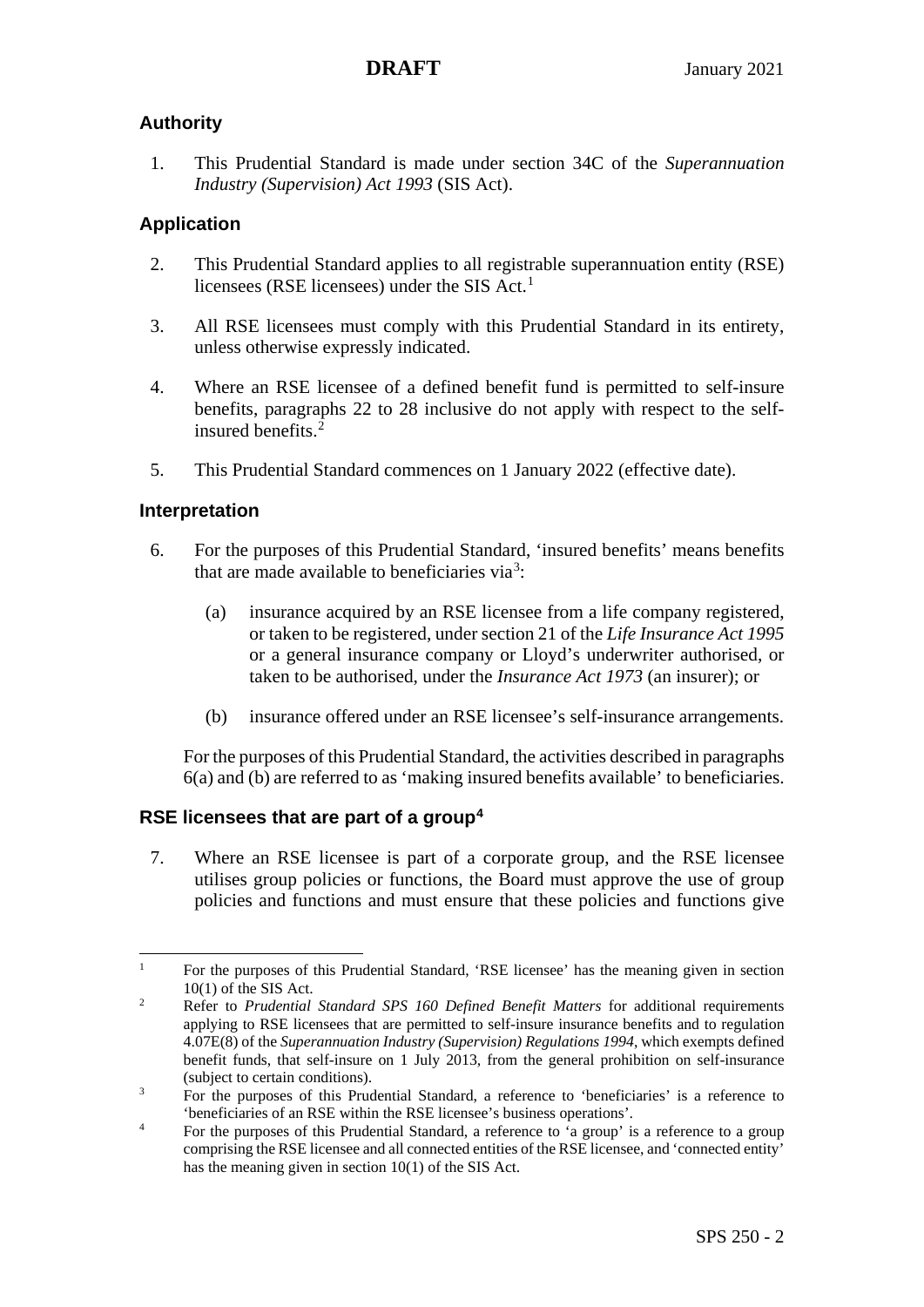appropriate regard to the RSE licensee's business operations and its specific requirements.[5](#page-2-0)

## **Insurance management framework**

- 8. An RSE licensee must have in place an insurance management framework to manage making insured benefits available to beneficiaries.
- 9. An RSE licensee's insurance management framework is the totality of systems, structures, policies, processes and people to manage making insured benefits available to beneficiaries.
- 10. An RSE licensee's insurance management framework must be appropriate to the size, business mix and complexity of the RSE licensee's business operations and to the types of insured benefits made available.
- 11. The Board is ultimately responsible for the insurance management framework.
- 12. An RSE licensee's insurance management framework must, at a minimum, include:
	- (a) the insurance strategy required under section  $52(7)$  of the SIS Act (which must also comply with the requirements of this Prudential Standard);
	- (b) policies and procedures of the RSE licensee relevant to making insured benefits available to beneficiaries, that cover but are not limited to:
		- (i) the process by which the cost to the RSE licensee of insurance premiums is recovered from the RSE(s);
		- (ii) the process for monitoring and reviewing the administration of insurance;
		- (iii) underwriting; and
		- (iv) claims assessment;
	- (c) clearly defined roles and responsibilities and lines of reporting for the oversight of the insurance management framework;
	- (d) a review process to ensure the insurance management framework remains appropriate and effective;
	- (e) a policy for managing declined applications for insurance, applications resulting in reduced cover or restrictions, terminations of cover and requests for reinstatement; and

<span id="page-2-0"></span> 5 For the purposes of this Prudential Standard, an 'RSE licensee's business operations' includes all activities as an RSE licensee (including the activities of each RSE of which it is the licensee), and all other activities of the RSE licensee to the extent that they are relevant to, or may impact on, its activities as an RSE licensee.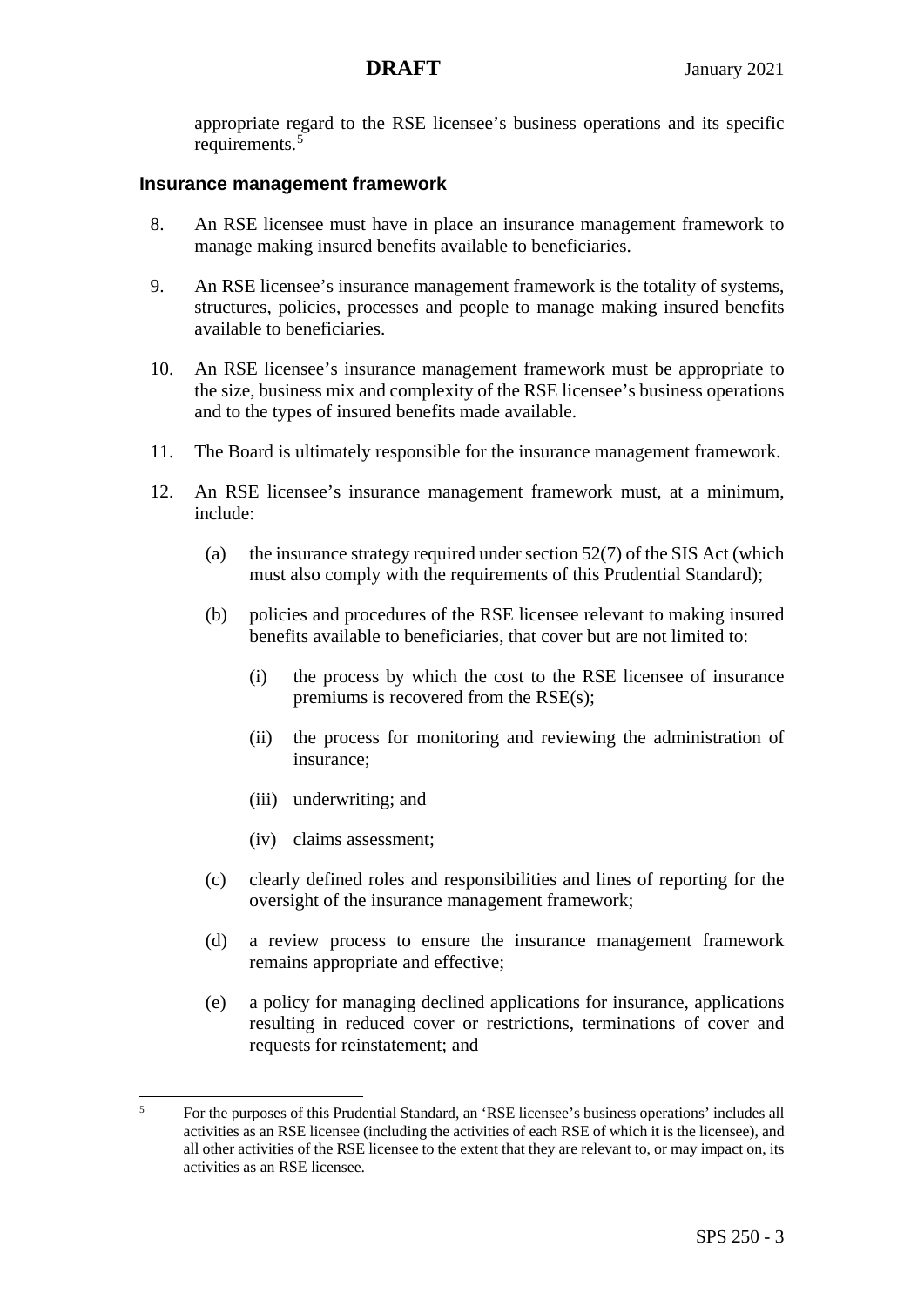- (f) a process that enables beneficiaries to easily opt-out of insurance cover, and that sets out how this will be communicated to beneficiaries. [6](#page-3-0)
- 13. An RSE licensee must have procedures to ensure that all persons in roles relevant to the insurance activities of the RSE licensee are made aware of, and have processes and controls for monitoring compliance with, the RSE licensee's insurance management framework.
- 14. An RSE licensee must maintain or have access to records of sufficient detail to comply with its obligations under the reporting framework and for a prospective insurer to properly assess the insured benefits that are made available.<sup>[7](#page-3-1)</sup> These records must include, for at least the previous five years, the claims experience, membership, sum insured and premiums paid in relation to beneficiaries.
- 15. An RSE licensee's risk management framework must reflect the risks associated with making insured benefits available to beneficiaries as a material risk area identified in *Prudential Standard SPS 220 Risk Management*.

### **Insurance strategy**

- 16. In addition to complying with section 52(7)(a) of the SIS Act, an RSE licensee's insurance strategy for an RSE must, at a minimum, document:
	- (a) the RSE licensee's approach to complying with the insurance covenants in section 52(7)(b) to (d) of the SIS Act, including the RSE licensee's methodology to assess whether the cost of the insurance inappropriately erodes the retirement income of beneficiaries;
	- (b) how the RSE licensee's assessment under section  $52(11)(d)$  of the SIS Act will be documented in the RSE licensee's annual member outcomes assessments; [8](#page-3-2)
	- (c) the processes for monitoring, reviewing and renewing the insured benefits made available to beneficiaries;
	- (d) the RSE licensee's approach to claims management, regardless of who is responsible for handling claims; and
	- (e) the RSE licensee's approach, as outlined in its conflicts management framework, to conflicts that may arise through making available insured benefits to beneficiaries.<sup>[9](#page-3-3)</sup>

<span id="page-3-0"></span><sup>6</sup> For the purposes of this Prudential Standard, where an RSE licensee is not required under RSE licensee law to provide for opt-out of insurance cover, this requirement does not apply, and 'RSE licensee law' has the meaning given in section 10(1) of the SIS Act.

<span id="page-3-1"></span><sup>7</sup> 'Reporting framework' means the reporting standards made under the *Financial Sector (Collection of Data) Act 2001*.

<span id="page-3-2"></span><sup>8</sup> Refer to section 52(9) – (11) of the SIS Act and *Prudential Standard SPS 515 Strategic Planning and Member Outcomes*.

<span id="page-3-3"></span><sup>9</sup> Refer to *Prudential Standard SPS 521 Conflicts of Interest* for details of conflicts management requirements.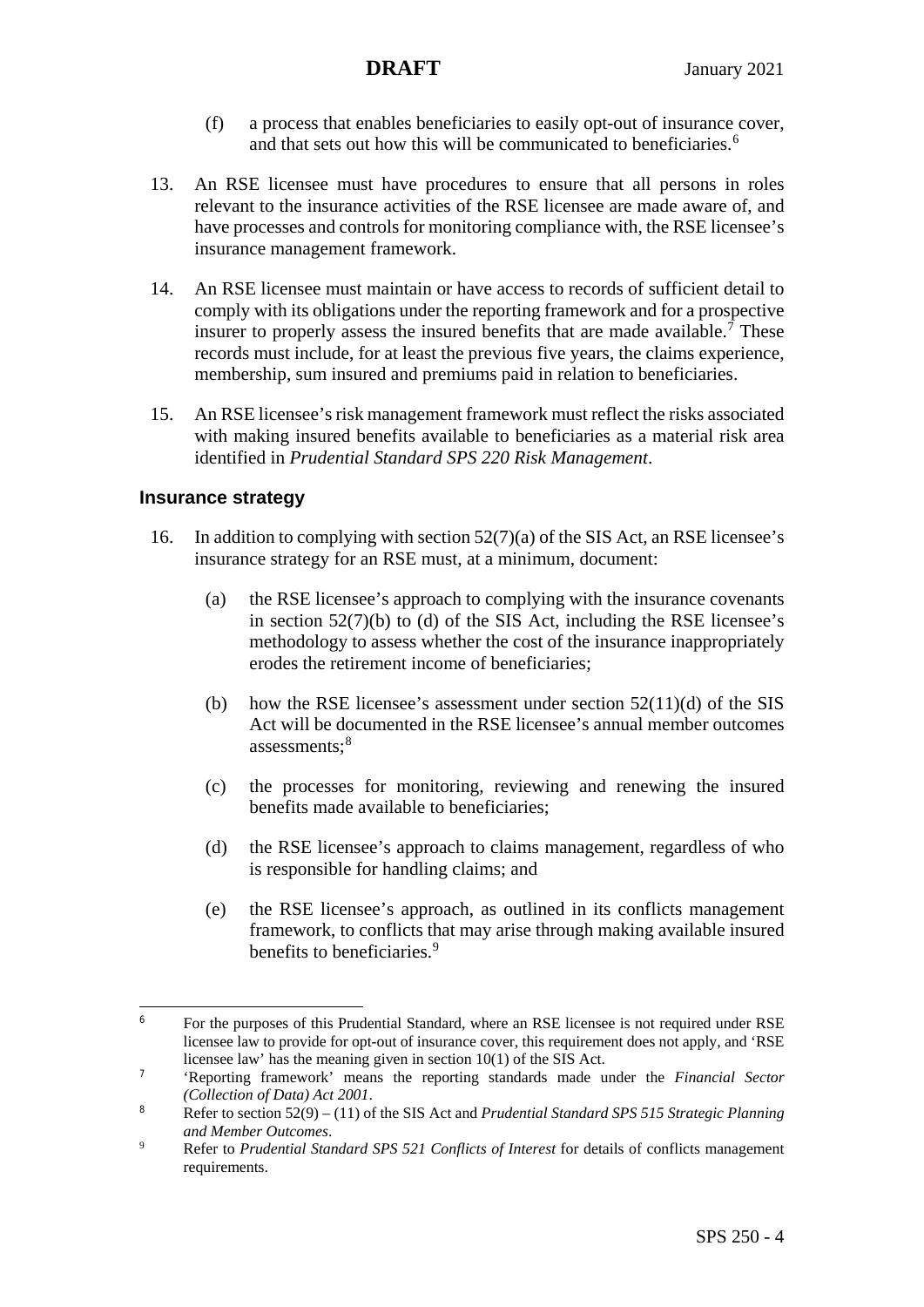### **Insurance arrangements**

- 17. For the purposes of this Prudential Standard, 'insurance arrangement' means:
	- (a) where an RSE licensee makes available insured benefits as described in paragraph  $6(a)$  – an insurance policy document<sup>[10](#page-4-0)</sup>; or
	- (b) where an RSE licensee makes available insured benefits as described in paragraph [6\(](#page-1-0)b) – appropriate documentation of the terms and conditions of the insured benefits

and any agreements with any other party related to making available insured benefits. $11$ 

- 18. At a minimum, the insurance arrangement must address:
	- (a) the level and type of insured benefits made available, including any exclusions;
	- (b) the term of the insured benefits;
	- (c) automatic acceptance limits (to the extent relevant);
	- (d) availability of opt in and/or opt out cover;
	- (e) requirements for the beneficiaries' eligibility for, cessation of, and any reinstatement of entitlements to insured benefits where available;
	- (f) premium structure, including any variable components;
	- (g) procedures for notification and payment of claims;
	- (h) dispute resolution arrangements;
	- (i) agreed service standards;

- (j) reporting requirements for monitoring agreed service standards;
- (k) the provision of complete claims information to the RSE licensee on an annual basis which, at a minimum, includes the information required to be maintained by the RSE licensee under paragraph 14;
- (l) liability and indemnity arrangements;
- (m) review, termination and renewal provisions for the insurance arrangement; and

<span id="page-4-0"></span><sup>&</sup>lt;sup>10</sup> For the purposes of this Prudential Standard, a reference to 'an insurance policy document' is a reference to a contract of insurance issued by an insurer.

<span id="page-4-1"></span><sup>11</sup> An accompanying agreement that meets the definition of outsourcing in *Prudential Standard SPS 231 Outsourcing* must meet the requirements of that Prudential Standard.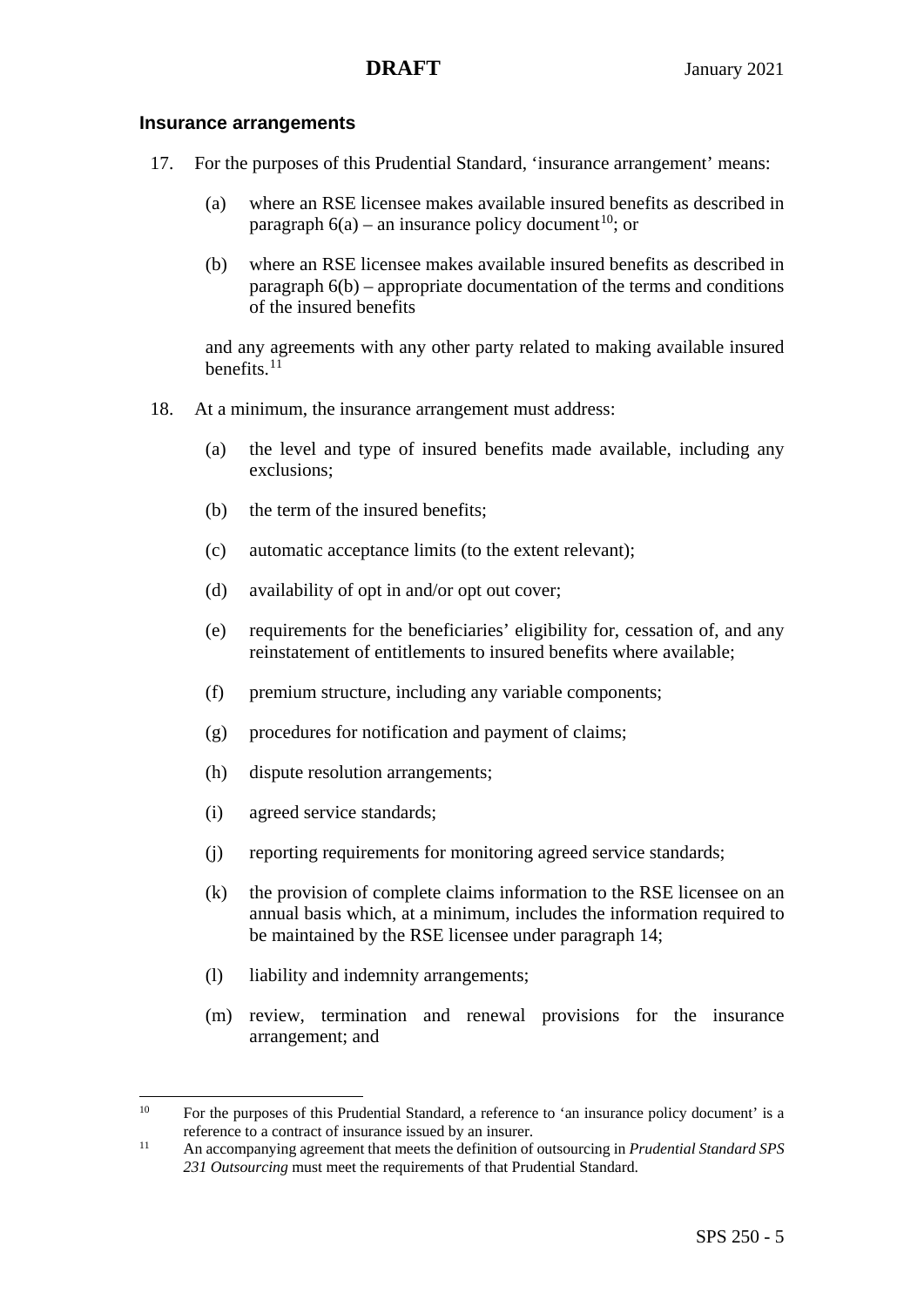- (n) without limiting sub-paragraph 18(m) to specify a termination provision, the termination provision must include the RSE licensee's right to terminate the insurance arrangement if an independent certification required under paragraph 25 or paragraph 26 does not state it is reasonable for the RSE licensee to form the view that the insurance arrangement is in the best interests of the beneficiaries.<sup>[12](#page-5-0)</sup>
- 19. An RSE licensee must be able to satisfy itself, and demonstrate to APRA, that the rules for attributing any status to a beneficiary (including a class or cohort of beneficiaries) in connection with the provision of insurance are fair and reasonable.
- 20. An RSE licensee must notify APRA as soon as practicable of any issues that it considers might materially affect its ability to make insured benefits available to beneficiaries.
- 21. Where an insurance arrangement is terminated, an RSE licensee must notify APRA as soon as practicable and provide a statement about the transition arrangements and future strategies for continuing to make insured benefits available to beneficiaries.

## **Selection and monitoring of insurers**

- 22. An RSE licensee must:
	- (a) develop and implement a selection process for choosing an insurer that includes, at a minimum, consideration of the prospective insurer's terms of cover and exclusions, claims philosophy, the reasonableness of the premiums to be charged and terms of any delegation to any other person of functions associated with making available insured benefits;
	- (b) undertake a due diligence review of the selected insurer; and
	- (c) be able to demonstrate to APRA the appropriateness of the selection process and due diligence review and how it is applied.
- 23. An RSE licensee must be able to satisfy itself, and demonstrate to APRA, that the engagement of an insurer is conducted at arm's length and is in the best interests of beneficiaries.
- 24. Subject to paragraph 31 and paragraph 32, an RSE licensee that is required to obtain an independent certification under paragraph 25 or paragraph 26 must obtain the certification:
	- (a) before the RSE licensee:
		- (i) enters into a new insurance arrangement; or

<span id="page-5-0"></span> $12$  $Sub-paramgen$  18(n) applies to new insurance arrangements entered into on and from the effective date of this Prudential Standard.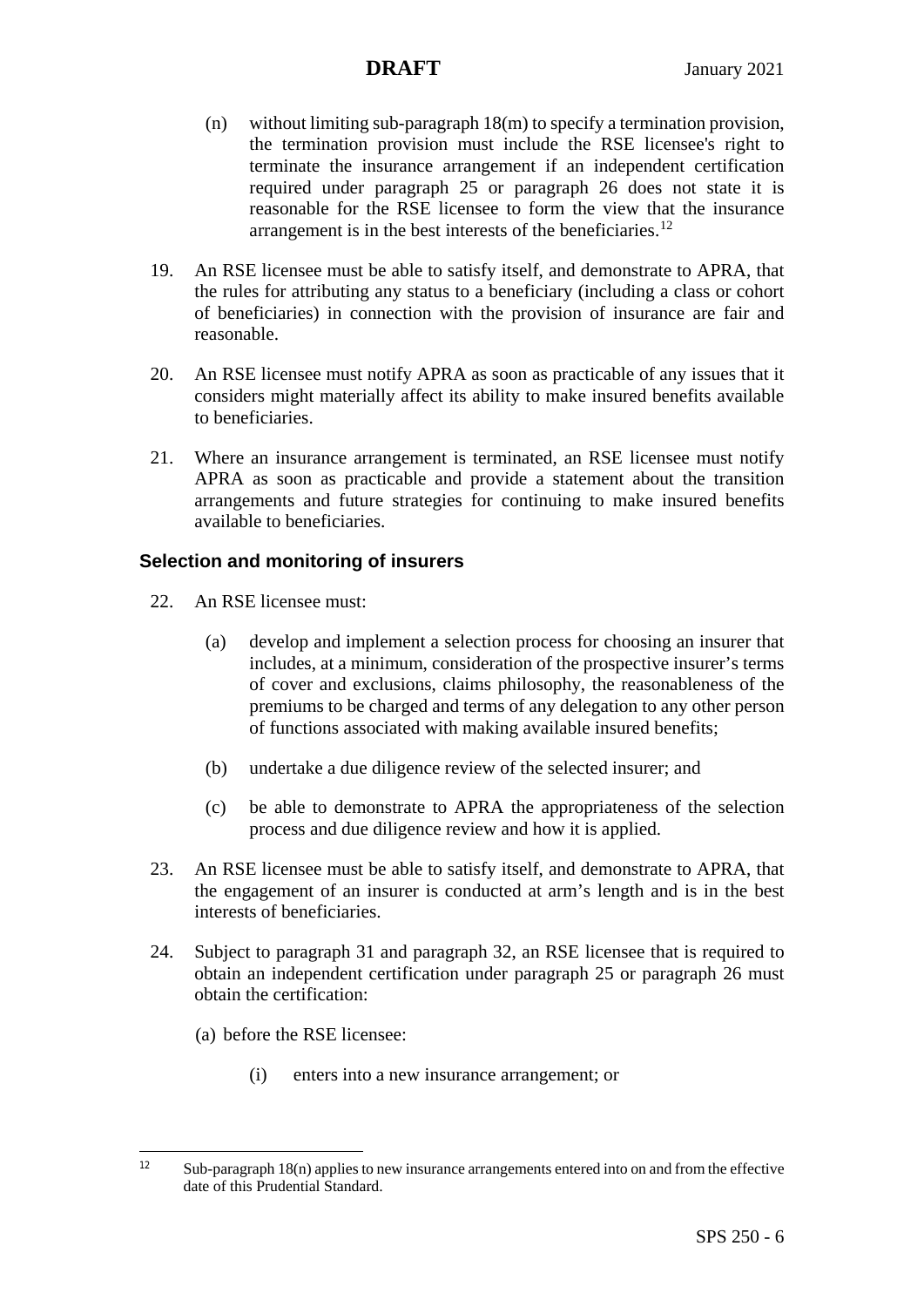- (ii) renews, or materially alters the terms of, an existing insurance arrangement; or
- (b) on a triennial basis if the insurance arrangement is for a term exceeding three years.
- 25. Where an insurer that is a connected entity of an RSE licensee is party, or will be party, to an insurance arrangement with the RSE licensee under which the RSE licensee makes or will make insured benefits available to beneficiaries (other than an insurance arrangement covered by paragraph 31), the RSE licensee must obtain an independent certification that states:
	- (a) it is reasonable for the RSE licensee to form the view that the insurance arrangement is in the best interests of the beneficiaries; and
	- (b) the insurance arrangement otherwise satisfies applicable legal and regulatory requirements.
- 26. Where an insurer that is not a connected entity of an RSE licensee is party, or will be party, to an insurance arrangement with the RSE licensee under which the RSE licensee makes or will make insured benefits available to beneficiaries (other than an insurance arrangement covered by paragraph 32), and a contractual term of the insurance arrangement provides the insurer with a priority or privilege, the RSE licensee must obtain an independent certification that states it is reasonable for the RSE licensee to form the view that the insurance arrangement is in the best interests of the beneficiaries.
- 27. An RSE licensee must provide APRA with an independent certification obtained under paragraph 25 or paragraph 26 no later than five business days after the RSE licensee receives the certification.
- 28. An RSE licensee must ensure it has sufficient and appropriate resources to manage and monitor its relationship with an insurer at all times. At a minimum, the monitoring must include:
	- (a) maintaining regular contact with the insurer at an appropriate frequency and level of seniority; and
	- (b) a process for regular monitoring of performance under the insurance arrangement, including reporting to senior management against service levels.

### **Review of insurance management framework**

- 29. An RSE licensee must ensure that the appropriateness, effectiveness and adequacy of its insurance management framework are subject to a review by operationally independent, appropriately trained and competent persons at least every three years.
- 30. The scope of the review of an RSE licensee's insurance management framework must have regard to the size, business mix and complexity of the RSE licensee's